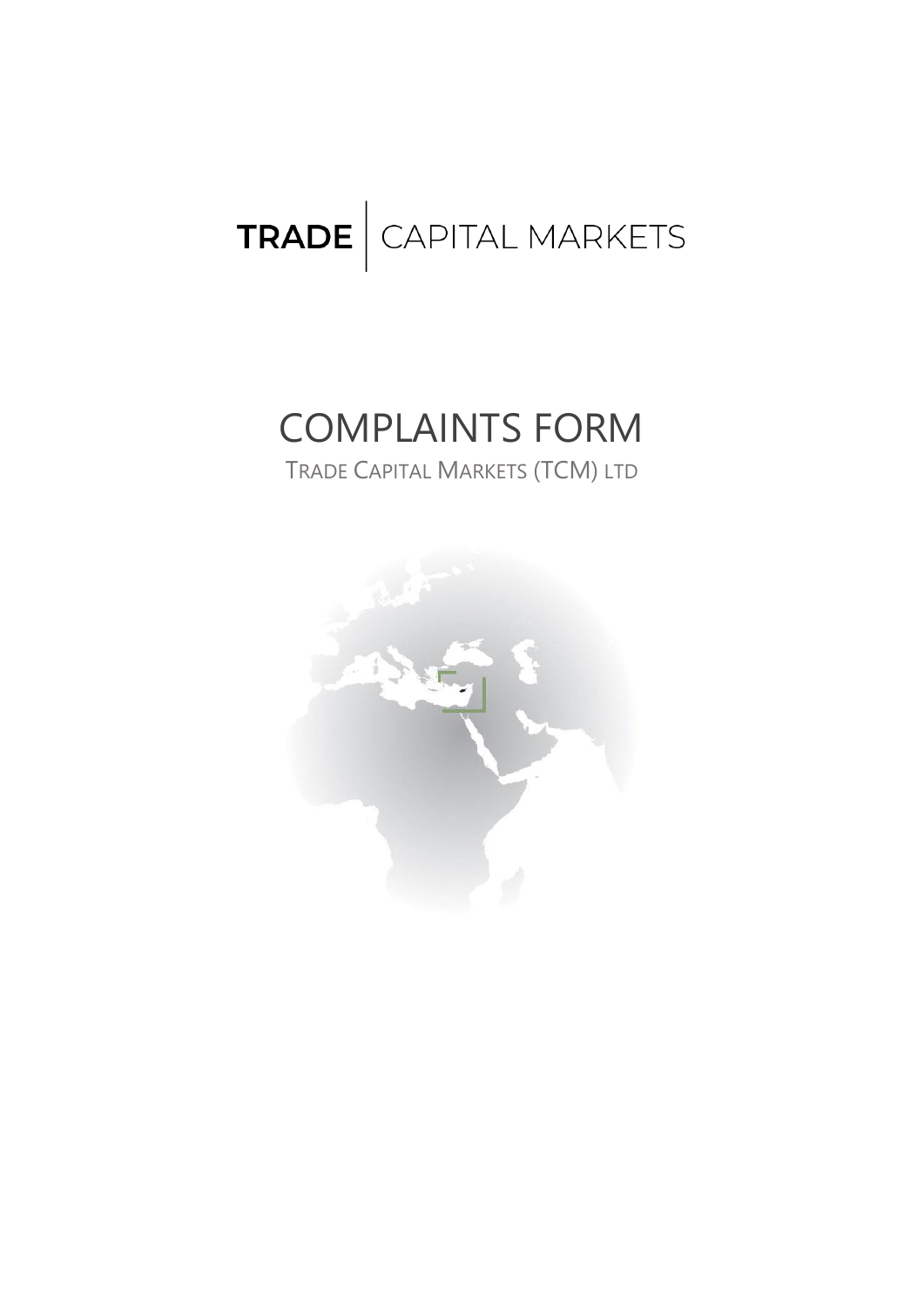## **TRADE CAPITAL MARKETS (TCM) LIMITED - COMPLAINTS FORM**

| Way of Communication:                                                                                                                                                                                                                                 | <b>FAX</b> | Email |          | Tel      | Letter |  |
|-------------------------------------------------------------------------------------------------------------------------------------------------------------------------------------------------------------------------------------------------------|------------|-------|----------|----------|--------|--|
| Client details                                                                                                                                                                                                                                        |            |       |          |          |        |  |
| Name:                                                                                                                                                                                                                                                 |            |       | Surname: |          |        |  |
| Account Number:                                                                                                                                                                                                                                       |            |       |          |          |        |  |
| Legal Entity Name (if applicable):                                                                                                                                                                                                                    |            |       |          |          |        |  |
| Address:                                                                                                                                                                                                                                              |            |       |          |          |        |  |
| Post Code:                                                                                                                                                                                                                                            | City:      |       |          | Country: |        |  |
| Telephone Numbers:<br>Home:                                                                                                                                                                                                                           |            | Work: |          | Mobile:  | Fax:   |  |
| Email:                                                                                                                                                                                                                                                |            |       |          |          |        |  |
| <b>Brief Summary of the complaint</b><br>Please answer in details the questions below:                                                                                                                                                                |            |       |          |          |        |  |
| the affected transaction(s) numbers;<br>1)<br>the date and time of the disputed issue/trade;<br>2)<br>a brief description of the issue.<br>3)                                                                                                         |            |       |          |          |        |  |
|                                                                                                                                                                                                                                                       |            |       |          |          |        |  |
|                                                                                                                                                                                                                                                       |            |       |          |          |        |  |
|                                                                                                                                                                                                                                                       |            |       |          |          |        |  |
|                                                                                                                                                                                                                                                       |            |       |          |          |        |  |
|                                                                                                                                                                                                                                                       |            |       |          |          |        |  |
| Please enclose any other relevant documentation that may enable us to handle and resolve the complaint.<br>I hereby certify and confirm that to the best of my knowledge, the information furnished above is true, accurate, correct and<br>complete. |            |       |          |          |        |  |
| Signature:                                                                                                                                                                                                                                            |            |       | Date:    |          |        |  |